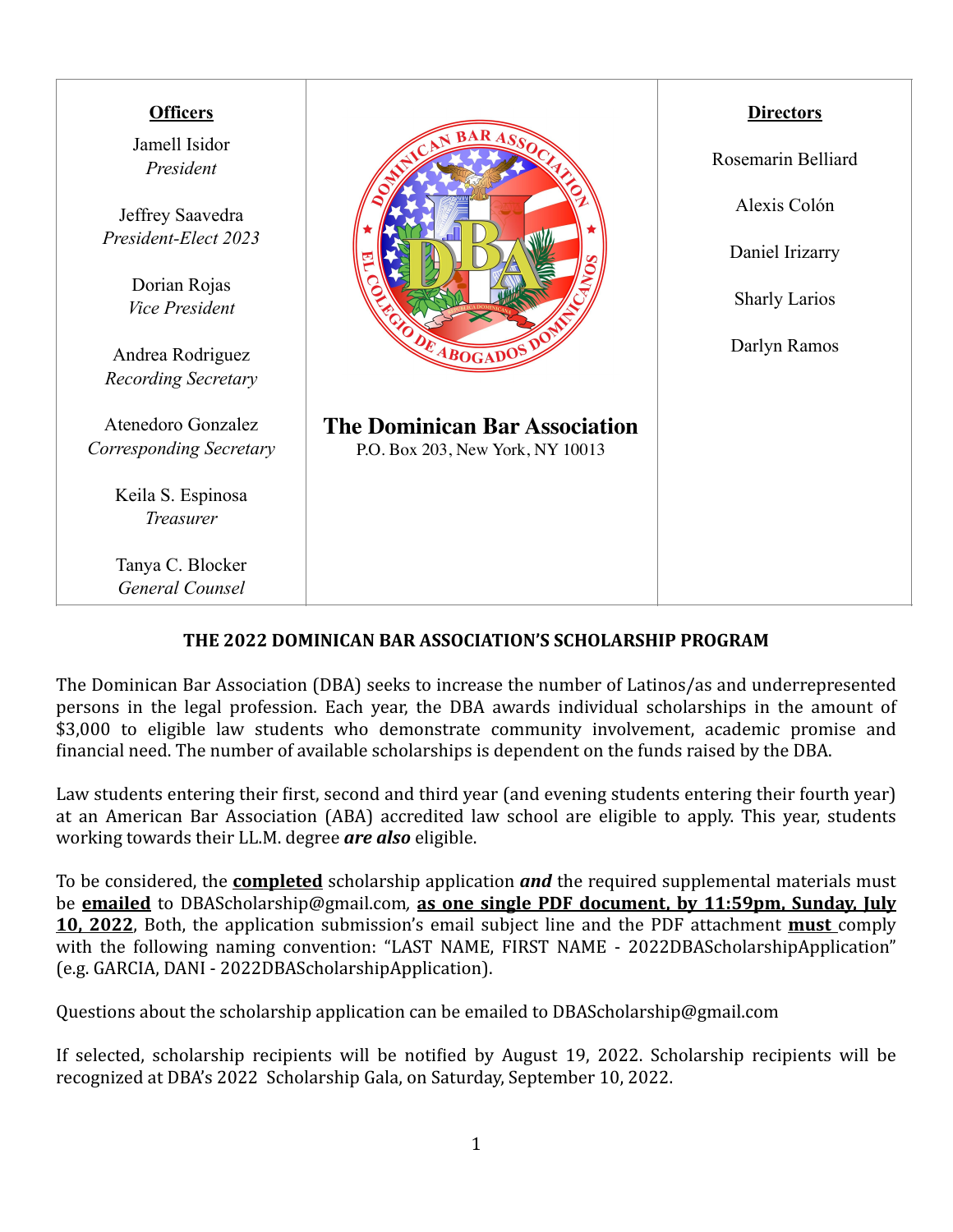## **APPLICATION REQUIREMENTS**

1. **Scholarship Application**. The application **MUST** be typed, completed in its entirety and signed.

2. **Transcript**. Please submit a copy of your latest transcript. The transcript may be an official or unofficial copy. Students entering their first year of law school should submit an *official* undergraduate transcript.

3. **Resume** (two-page limit). 

- 4. **Personal Statement.** A personal statement which addresses **at least two** of the following:
	- (a) why you attended law school
	- (b) your biggest challenge and how you were able to overcome it
	- (c) your commitment to serve the Latino community
	- (d) your community involvement and/ or commitment to the public interest

5. **Recommendation Letters.** Up to two letters of recommendation are *optional*. Letters should specifically comment on your academics, professional skills and/or your commitment to public interest and/or community work.

To be considered, the **completed** scholarship application **and** the required supplemental materials must be **emailed** to [DBAScholarship@gmail.com](mailto:DBAScholarship@gmail.com), as one single PDF document, by 11:59pm, Sunday, July **10, 2022**, Both, the application submission's email subject line and the PDF attachment **must** comply with the following naming convention: "LAST NAME, FIRST NAME - 2022DBAScholarshipApplication" (e.g. GARCIA, DANI - 2022DBAScholarshipApplication).

### **GENERAL INSTRUCTIONS**

- Please read the application fully and carefully. Follow all of the instructions and complete **ALL** required sections. An incomplete application will **NOT** be considered.
- Figures should be rounded off to the nearest dollar.
- If a question does not apply to you, the question should be answered with an "N/A" The application **must** be signed. An application without a signature will not be accepted.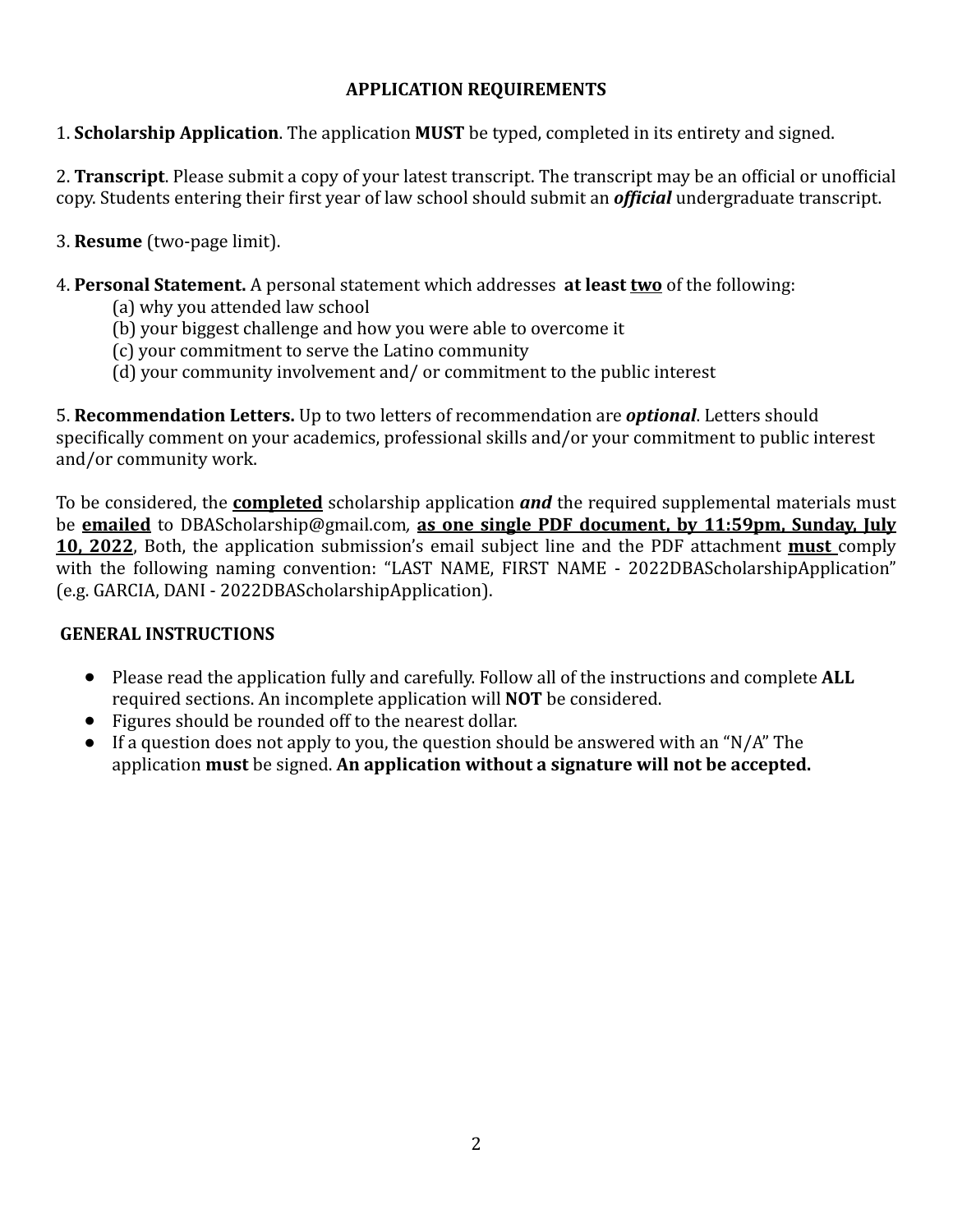Answers must be typed. Please read the instructions fully and carefully before completing the application.

| <b>I. GENERAL INFORMATION</b>                                                 |                                      |                                                                                                     |  |
|-------------------------------------------------------------------------------|--------------------------------------|-----------------------------------------------------------------------------------------------------|--|
|                                                                               |                                      |                                                                                                     |  |
| Date of Birth                                                                 | Sex                                  |                                                                                                     |  |
| <b>Present Mailing Address</b>                                                |                                      | <b>Permanent Home Address</b>                                                                       |  |
|                                                                               |                                      |                                                                                                     |  |
|                                                                               |                                      |                                                                                                     |  |
|                                                                               |                                      |                                                                                                     |  |
|                                                                               |                                      | $\text{Telephone } (\_\_\_\_\_\_\_\_\_\_\_\_\_\_\_\_\_\_\_\_\_\_\_\_\_\_\_\_\_\_\_\_$               |  |
|                                                                               |                                      |                                                                                                     |  |
|                                                                               |                                      |                                                                                                     |  |
|                                                                               |                                      | Father's Place of Birth ________________________ Mother's Place of Birth __________________________ |  |
| Ethnic/Racial Background. Check the appropriate ethnic/racial designation(s): |                                      |                                                                                                     |  |
|                                                                               |                                      | {} African American {} Asian/Pacific Islander {} Chicano/Mexican American                           |  |
| { } Dominican                                                                 | { } Native American { } Puerto Rican |                                                                                                     |  |
| { } Other Latino (specify) { } Caucasian                                      |                                      |                                                                                                     |  |

### **II. SCHOLARSHIP INFORMATION**

Have you previously applied for a scholarship award from the Dominican Bar Association?  $\{ \}$  YES  $\{ \}$  NO Have you ever received a scholarship from the Dominican Bar Association?  $\{ \}$  YES  $\{ \}$  NO Amount of Award and year granted: \$\_\_\_\_\_\_\_\_\_\_\_\_\_\_\_\_\_\_\_Year\_\_\_\_\_\_\_\_\_\_\_\_\_\_ Are you available and willing to attend the Scholarship Gala on Saturday, September 10, 2022?  $Yes \_\_\_\_\_\_\_\_\_\_\_\_\_\_\_\_\_\_\_\_ \$  Maybe  $\_\_\_\_\_\_\_\_\_\_\_\_\_\_\_\_\_$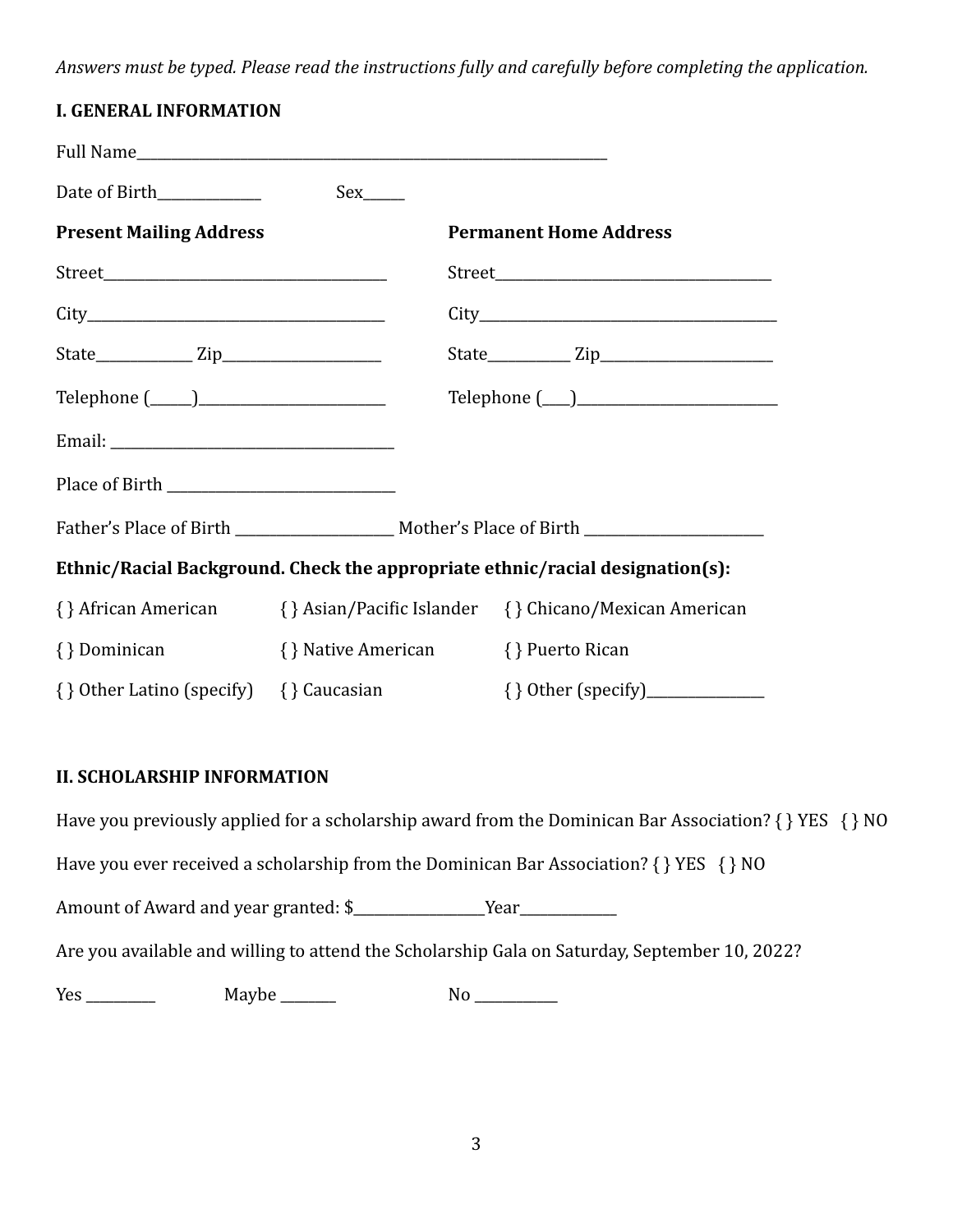### **III. EDUCATIONAL BACKGROUND**

List in order of attendance all colleges, universities and graduate schools that you have attended.

| <b>School Name</b> | Dates of Attendance/<br><b>Graduation, Degree</b> | Degree & Major/Fields of<br><b>Study</b> |
|--------------------|---------------------------------------------------|------------------------------------------|
|                    |                                                   |                                          |
|                    |                                                   |                                          |
|                    |                                                   |                                          |
|                    |                                                   |                                          |

### **IV. LAW SCHOOL**

Name of the Law School you are attending (*Reminder: you must be currently enrolled to apply*):

For ID candidates: The 2022 - 2023 academic year is your 1st  $\qquad$  2nd  $\qquad$  3rd  $\qquad$  4th\* vear in law school. (\*You may apply if you are currently a 3<sup>rd</sup> year evening student and 2022-23 is your 4<sup>th</sup> year).

For LLM candidates: Please indicate the specialty sought, required number of credits, semesters remaining, and total credits sought in the 2022-2023 academic year:

(\*You may apply if you are enrolled at an ABA accredited law school for the 2022-2023 academic year.)

\_\_\_\_\_\_\_\_\_\_\_\_\_\_\_\_\_\_\_\_\_\_\_\_\_\_\_\_\_\_\_\_\_\_\_\_\_\_\_\_\_\_\_\_\_\_\_\_\_\_\_\_\_\_\_\_\_\_\_\_\_\_\_\_\_\_\_\_\_\_\_\_\_\_\_\_\_\_\_\_\_\_\_\_\_\_\_\_\_\_\_\_\_\_\_\_\_\_\_\_\_\_\_\_\_\_\_\_\_\_\_\_\_

Date you entered law school \_\_\_\_\_\_\_\_\_\_\_\_\_\_ Anticipated graduation date \_\_\_\_\_\_\_\_\_\_

\_\_\_\_\_\_\_\_\_\_\_\_\_\_\_\_\_\_\_\_\_\_\_\_\_\_\_\_\_\_\_\_\_\_\_\_\_\_\_\_\_\_\_\_\_\_\_\_\_\_\_\_\_\_\_\_\_\_\_\_\_\_\_\_\_\_\_\_\_\_\_\_\_ 

Total number of credits needed to graduate: \_\_\_\_\_\_\_\_\_ Number of credits completed \_\_\_\_\_

#### **V. PERSONAL**

Marital and Dependency Status:  $\{\}$  Single  $\{\}^*$ Married/Domestic Partner/Living with Significant Other

During the school year, the applicant will live:  $\{\}$  On Campus  $\{\}$  Off Campus  $\{\}$  With Parents

On a separate sheet of paper, explain any particular or special living situations, which the DBA should consider.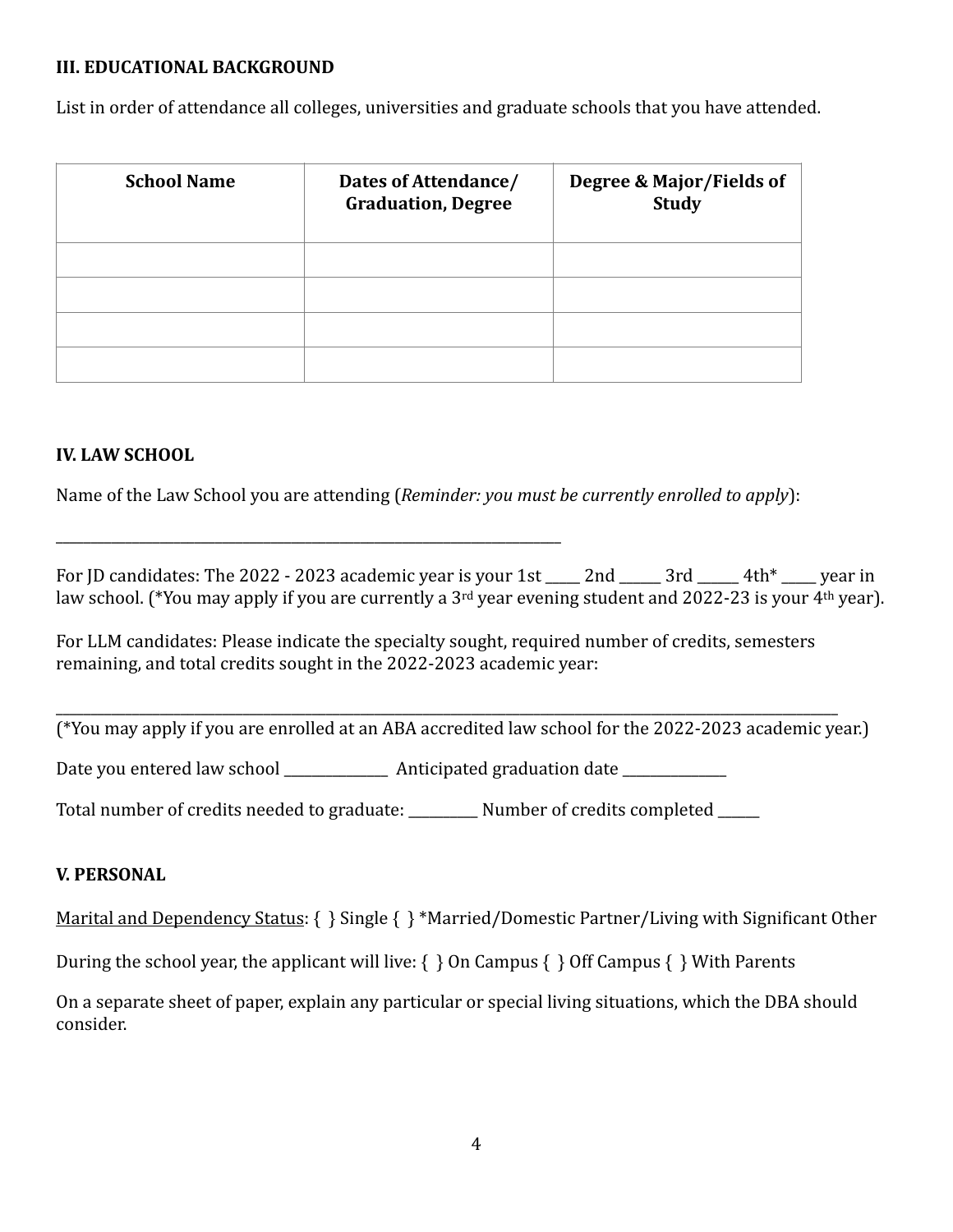Dependents (*if applicable, please include spouse if spouse is dependent on you*):

| <b>Names of Dependent</b> | <b>Relation to Applicant</b> | Age | <b>Amount of Support</b> |
|---------------------------|------------------------------|-----|--------------------------|
|                           |                              |     |                          |
|                           |                              |     |                          |
|                           |                              |     |                          |

# **VI. CURRENT EMPLOYMENT (Describe nature of work and position.)**

**\_\_\_\_\_\_\_\_\_\_\_\_\_\_\_\_\_\_\_\_\_\_\_\_\_\_\_\_\_\_\_\_\_\_\_\_\_\_\_\_\_\_\_\_\_\_\_\_\_\_\_\_\_\_\_\_\_\_\_\_\_\_\_\_\_\_\_\_\_\_\_\_\_\_\_\_\_\_\_\_\_\_\_\_\_\_\_\_\_\_**

| Name and Address of Employer: ____                                                                                   |  |
|----------------------------------------------------------------------------------------------------------------------|--|
| Hours of Work (per week) ______________ Wages Earned ___<br>(Please specify whether wages are weekly, monthly, etc.) |  |

### **VII. EXPENSES AND RESOURCES**

Please estimate the following for the  $2022/2023$  academic year  $(8/1/22$  through  $7/31/23$ ). (Your estimate may be based on your current year's budget.)

| <b>Resources</b>      | <b>Expenses</b>             |
|-----------------------|-----------------------------|
| Scholarships/Grants*  | Tuition/Fees ______         |
| $Loans*$              | Books/Supplies_______       |
| Special Awards        | Transportation <sup>*</sup> |
| <b>Work Study</b>     | Rent/Mortgage ______        |
| <b>Tuition Waiver</b> | Utilities                   |

# **Additional Expenses/ Contributions:**

On a separate sheet of paper, please estimate any expenses or contributions you anticipate which are not mentioned in Section VII "Expenses and Resources" for the 2022/2023 academic year  $(8/1/22 \text{ through})$ 7/31/23).